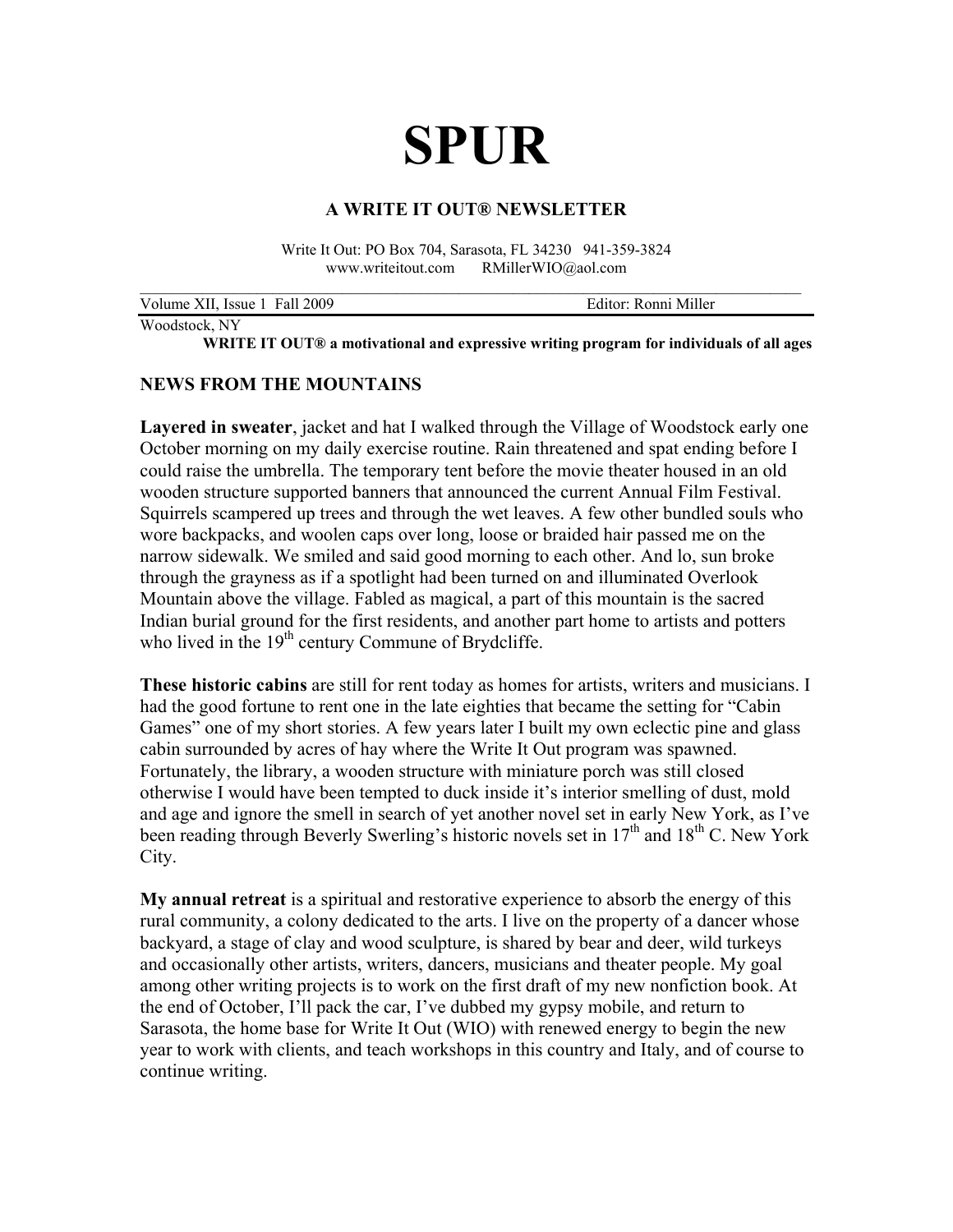**I'm awed to be entering our eighteenth year** of WIO providing workshops and private sessions. The concept for the Program conceived in a moment of time and shaped with devoted passion, has blossomed into a valuable and recognized service for personal growth that has been experienced by thousands of people all over the country. Proof of success continually comes by way of thank-you tributes telling me how the Program has encouraged and helped individuals move forward with their writing and given them courage to express their feelings, thoughts and experiences in any genre of writing. Additional recognition for the quality of the Program has come from professionals in psychotherapy, education and the health care fields who support the results of how it has helped individuals find a healing sense of well-being, self-confidence and self worth.

**The search is on for special people to help me** continue to expand WIO by teaching others how to use the Write It Out program. Information about the Certified Write It Out Facilitator Training program can be found in this newsletter and on [www.writeitout.com](http://www.writeitout.com) our website.

**Create and express in Tuscany** and treat yourself this year to the romance of Italy. Join us at the villa Le Barone in May as we continue our tradition of offering writing and painting retreat workshops in Italy. New for 2010 is our joint venture with The Longboat Key Education Center of Sarasota, Florida. We are honored to have Susan Goldfarb, Director and experienced yoga specialist offer gentle yoga exercises. It's a terrific way to prepare the mind and body to open the senses to write and paint. You'll stay at a  $16<sup>th</sup>$ century villa and three star family owned hotel in the hills of the Chianti classico region and dine on gourmet regional food in their gracious dining room. This is a unique experience to create while immersed in the Italian culture.

**Arrange for private sessions** in Sarasota that best suit your time and life style. Check our 2009-2010 Workshop Schedule at the end of this newsletter and sign up for one or more various workshops offered in Florida and New York. Long-distance learning is also available simply by the click of the mouse, snail mail or a phone call.

Let's celebrate a happy beginning to a WIO year of writing projects and personal growth.

Enjoy.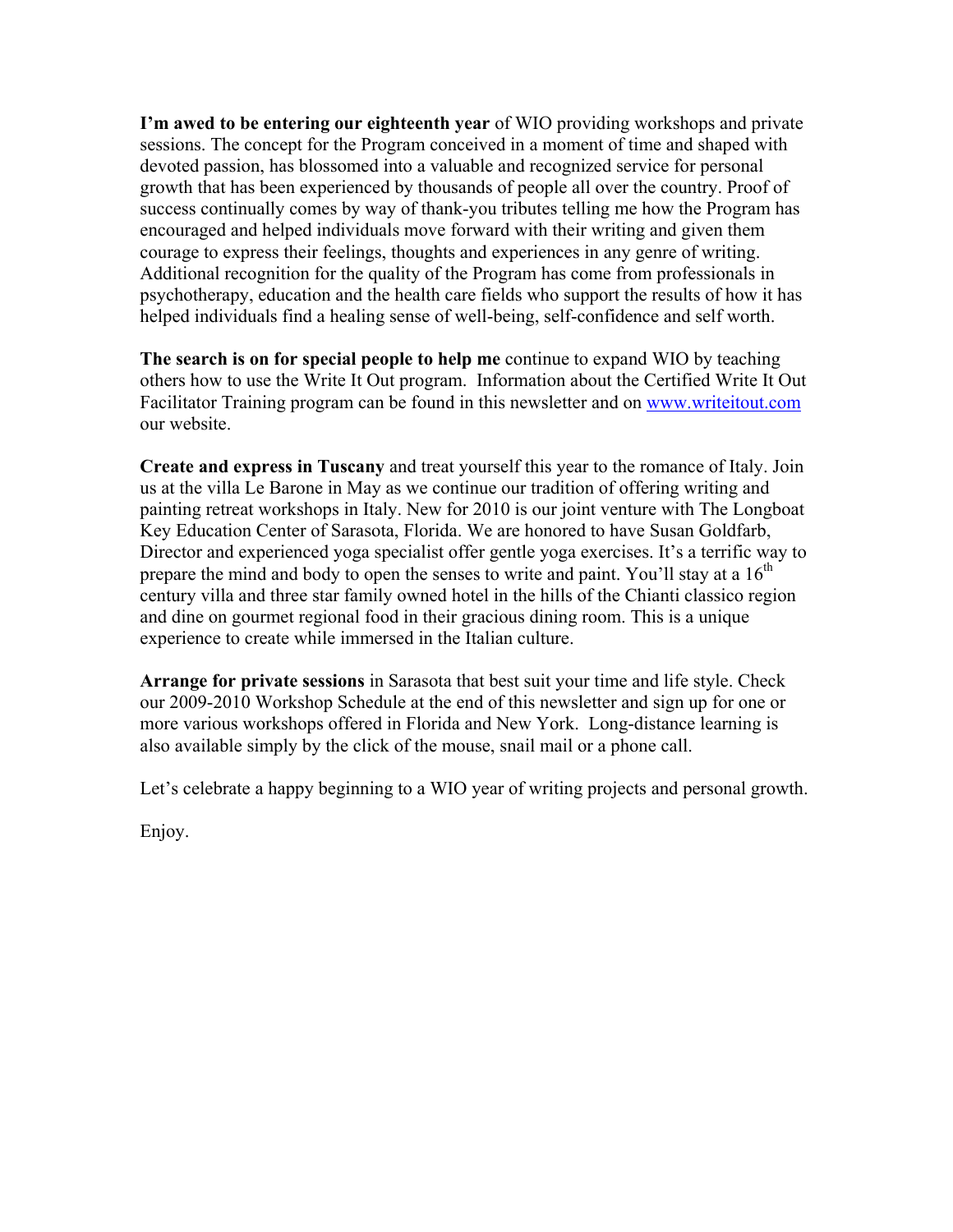# **VACATION RETREAT WORKSHOP IN TUSCANY, ITALY**

Spend the week of May 8- May 15, 2010 writing, painting and exercising with gentle yoga. Bring your imagination, desire, paper, pen, paints, brush and appetite to the family owned villa Le Barone, a small three-star hotel where the graciousness of another era melds with modern sensibility to coddle your creativity and pleasures. Nestled above the village of Pansano, walk or drive into town past ancient stone houses sprouting gardens of vegetables and fruit trees. Enjoy gourmet meals provided in the hotel's restaurant by chefs that have been members of the villa's staff for many years. Students have called these retreat workshops begun in 1997, "an experience of a lifetime". New this year is the refreshing and gentle yoga exercises with Susan. Enjoy writing and painting workshops with Ronni. Elect private sessions with Ronni for manuscript review and editing. The workshops offer stimulating Write It Out (WIO) sensory writing and expressive painting exercises to massage the five senses while you store internal memories to be used for future creative projects. Arrangements for sightseeing to nearby Florence, Siena and San Gimignano can be made at the villa. Relax at salons before dinner to read and present your artwork. Take advantage of the special workshop price we're offering of \$799 **only until March 15, 2010.** Thereafter the price of the workshop will be \$950. The cost of accommodations and airfare is additional. Hotel reservations are discounted to WIO students. More details can be found about the workshop at the Villa Le Barone on [www.writeitout.com](http://www.writeitout.com) or write for a flyer. We can also recommend a travel agent to book your reservations if you wish.

# **HOME-BASED WORKSHOPS IN SARASOTA, FL**

Our ongoing six-week WIO workshops stimulate your imagination and encourage your expression of feelings, memories and experiences in both Creative and Expressive Writing. Relax and join us around the table in a home setting for hands-on writing exercises and sharing of your prose, poetry, theater and journal pieces. The emphasis of all of the workshops since they began in 1992 is process over product. Yet, many students who have taken WIO workshops have gone on to publish their work. Students have said that the "workshops are so much fun", "have helped search deeper within myself", and are a "safe place to share stories". See the "Workshop Schedule 2009-2010 for details and other offerings. Long distance learning can also be designed for your particular needs. Contact Ronni at [RMillerWIO@aol.com](mailto:RMillerWIO@aol.com) for more information.

# **PRIVATE SESSIONS**

Private sessions provide you with editorial and organizational help for your memoir, fiction or nonfiction manuscript to bring it forward to publication. Clients, who have not as yet begun a manuscript, benefit by one-to-one guidance and expressive writing exercises to work through life altering personal issues through writing. Sign up and pay in advance for four sessions and take \$20.00 off the total price. Call Ronni at 941 359- 3814 or e-mail [RMillerWIO@aol.com](mailto:RMillerWIO@aol.com) to discuss your project and set up an appointment.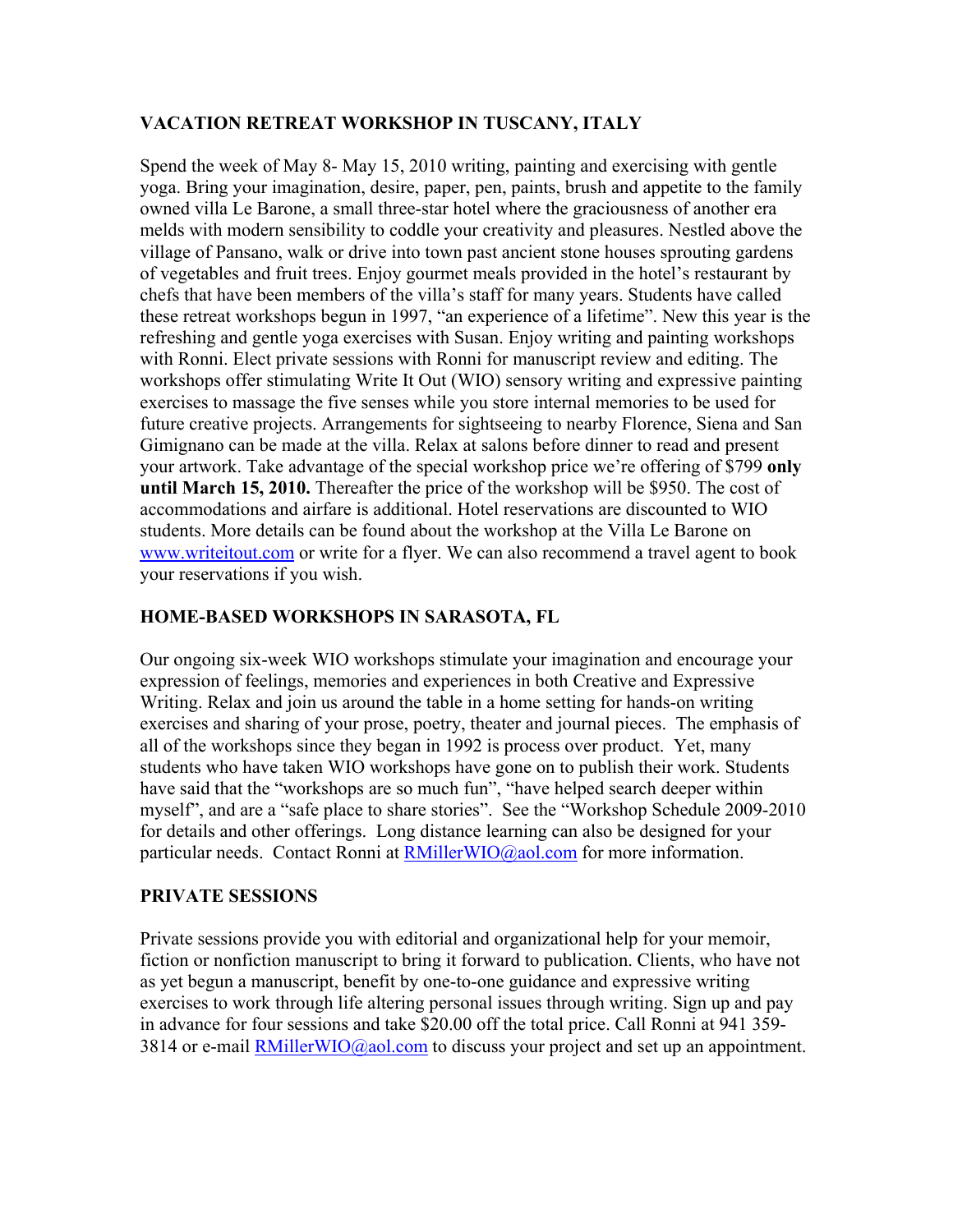# **WIO PERKS**

Register early and pay in advance for a six-week **home-based WIO workshop** and save \$5.00. Bring a friend who signs up for a home-based workshop in Sarasota, FL and save \$10.00 off your six-week tuition. Early birds who sign up and pay for a six-week workshop in advance of the first class are entitled to one free private session during that six-week term. Missed classes can be

# **WIO CERTIFIED FACILITATOR TRAINING PROGRAM**

Invest in a new career. Train to become a certified WIO facilitator of workshops for adults and children. If you are a college graduate with a minimum of a BA or BS degree and would like to help others develop their self-esteem, self-confidence, healing and fulfillment through writing join a special group of people who have taken WIO workshops, believe in its philosophy and methods, and want to guide people to experience the positive results they have found. Contact Ronni  $RMillerWO@aol.com$ for more information.

# **MOTIVATIONAL SPEAKER**

Ronni offers motivational and inspirational lectures with mini hands-on exercises for organizations using her WIO techniques of expressive writing for personal growth. She presents material with humorous anecdotes from her own experiences as a shy child who grew up to be an entrepreneur and learned to use writing to center herself. Contact her at [RMillerWIO@aol.com](mailto:RMillerWIO@aol.com) for more information.

# **DANCE WITH THE ELEPHANTS**

*Dance With The Elephants-Free Your Creativity And Write* by Ronni Miller is in its third printing. The text is used with all WIO workshops and is available for \$15.00. Read essays on the writing life and work through exercises that are used in the workshop. This ia a perfect holiday or special occasion gift for anyone who wants to write and doesn't know how to get started. See [www.writeitout.com](http://www.writeitout.com) for more information.

# **WANT TO SEE YOUR STORY IN PRINT?**

If you have a life story that speaks of moving from a dormant state through a series of challenges to an actualized state of self improvement and achievement that you are proud of today, please get in touch with Ronni at  $(RMillerWO@aol.com$  or by snail mail) and describe what you did in less than **300** words. Your story may be chosen to be included in the new nonfiction book I'm writing.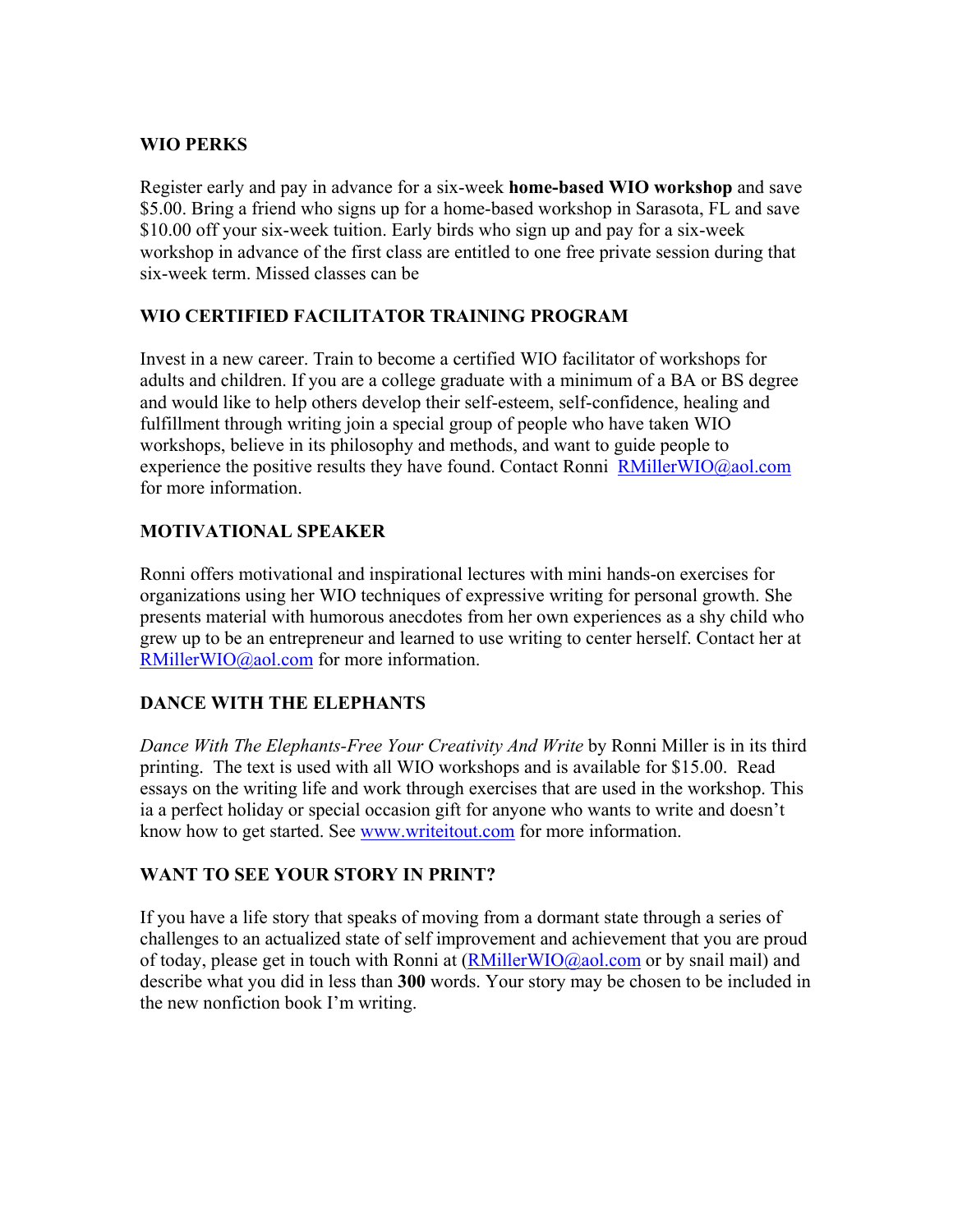#### **WORKSHOP SCHEDULE FOR 2009-2010**

(\* ongoing workshops through June of 2010)

#### **CREATIVE WRITING \*:**

Pinehurst Village, Sarasota, FL 1<sup>st</sup> term: Thurs. Nov. 12, 19, Dec. 3, 10, 17, 2009 1:30-4:00 PM 2nd term: Thurs. Jan. 7, 14, 21, 28, \*Feb. 11, 2010 1:30-4:00 PM 3rd term: Thurs. Feb. 18, 25, March 4, 11, 18, 2010 1:30-4:00 PM 4th term: Thurs. March 25, April 1, 8, 15, 22, 2010 1:30-4:00 PM 5th term: Thurs. May 27, June 3, 10, 17, 24, 2010 1:30-4:00 PM Cost: \$270.00. Facilitator: Ronni Miller Registration: RMillerWIO@aol.com or 941-359-3824. A workshop to write fiction, creative non-fiction, poetry and theater pieces.

#### **EXPRESSIVE WRITING\***:

Pinehurst Village, Sarasota, FL 1st term: Sat. Nov. 14, 21, Dec. 5, 12, 19, 2009 10:00 AM-12:30 PM 2nd term: Sat. Jan. 9, 16, 23, 30, Feb 13, 2010 10:00 AM-12:30 PM 3rd term: Sat. Feb 18, 27, March 6, 13, 20, 2010 10:00 AM- 12:30 PM 4th term: Sat. March 27, April 3, 10, 17, 24, 2010 10:00 AM-12: 30 PM 5th term: Sat. May 29, June 5, 12, 19, 26, 2010 10:00 Am- 12:30 PM Cost: \$270.00 Facilitator: Ronni Miller Registration: RMillerWIO@aol.com or 941-359-3824. A workshop to heal through writing using expressive writing techniques including creative journaling.

#### **EXPRESS YOURSELF THROUGH WRITING:**

The Education Center Longboat Key, Sarasota, FL Tues. Jan. 5, 12, 19, 26, \*Feb. 9, 16, 23, March 2, 2010 1:00-3:00 PM Cost: \$125 members of LBK Ed. Center, non-members \$135 Facilitator: Ronni Miller Registration: 941-383-8811 A workshop to express your feelings, thoughts and experiences through memoir writing.

#### **TRAVEL WRITING**

State College of Florida (Formerly MCC) -Lakewood Ranch campus, Manatee County, FL Tues. Nov. 10, 17, 24, Dec. 1, 8, 15, 2009 10:00 AM-12 noon Tues. Feb. 10, 17, 24, March 3, 17, 24, 2010 10:00 AM-12 noon Cost: \$65 Facilitator: Ronni Miller Registration: 941-363-7000 A workshop to write your personal travel story.

#### **CREATIVE WRITING IN NEW YORK**

Greenville Public Library, Greenville, NY Summer 2010. Dates to be announced. Cost: Free. Facilitator: Ronni Miller Registration: 518- 966-4822 A workshop to write fiction, non-fiction, poetry and theater pieces.